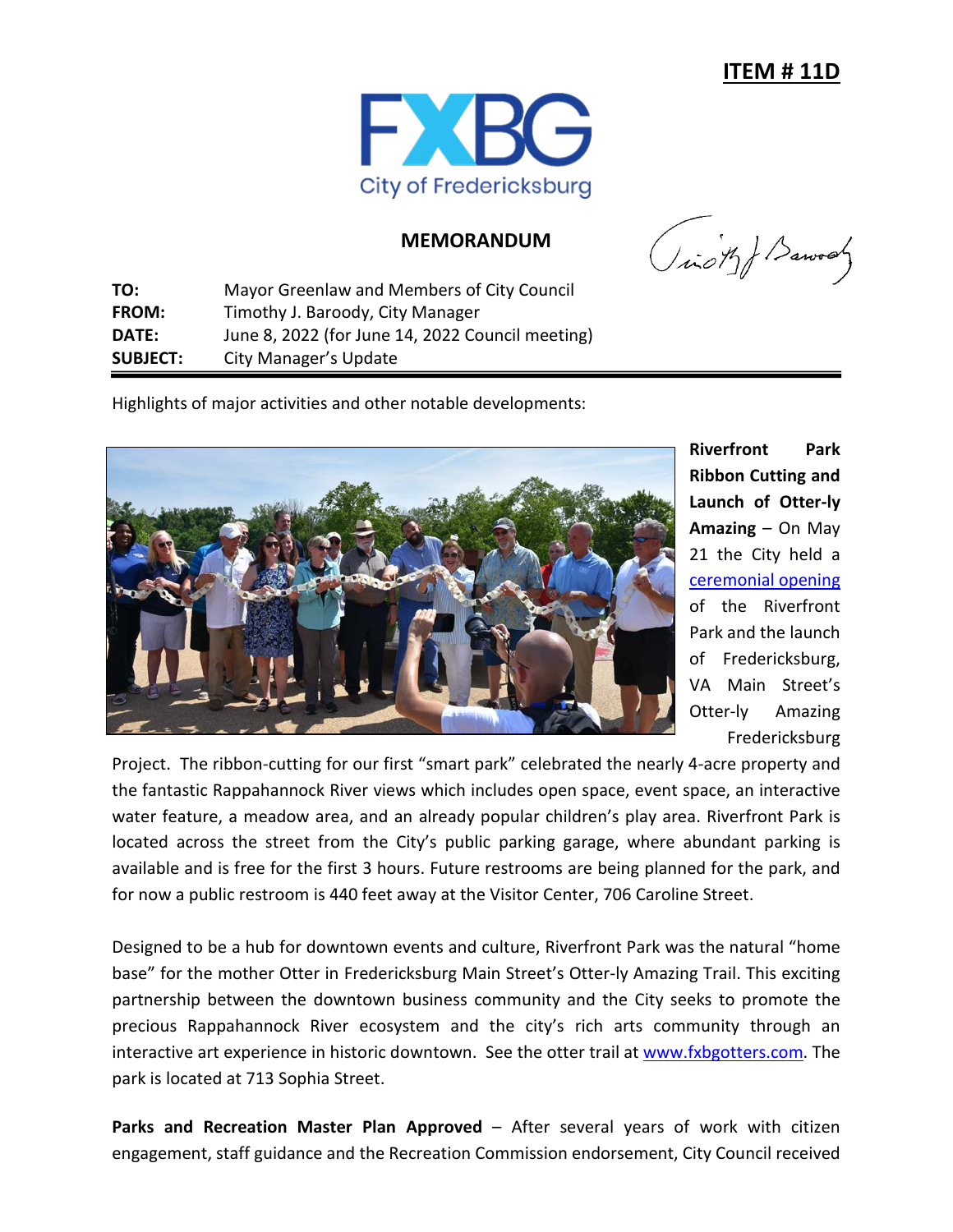and approved the Master Plan prepared by Lose Design on May 24, 2022. The plan will soon be posted to the Parks, Recreation and Events [page](https://www.fredericksburgva.gov/363/Parks-Recreation-Events) of the City's website.



**Around the Town Free Trolley Service returns** – The City offers "Around the Town" free trolley service for locals and tourists every Friday and Saturday during the summer. Provided by Trolley Tours of Fredericksburg, trolleys will run between 5:00pm and 8:30pm on Friday and Saturday evenings beginning Friday, June 3 and running through Saturday September 3, 2022. Details are here: [https://fxbg.com/plan-your.../around-the-town-free-trolley/](https://fxbg.com/plan-your-visit/around-the-town-free-trolley/?fbclid=IwAR1srsOa0wbjwCo_vWTSntC25rBo8D53xDcJYcN6IaH5_oRbf3Bn4pnSQNY) or stop by the Visitor Center at 706 Caroline Street for more information.

**Abundant Parking Downtown** – The City is pleased to announce the completion of public parking areas adjacent to the newly finished Riverfront Park along Sophia Street in downtown Fredericksburg. With the completion of the Riverfront Park project, the Sophia Street Parking Garage will be returning to 3 hours of free parking, \$1 each additional hour beginning on May 1, 2022. Located at the corner of Sophia Street and Wolfe Street, the Sophia Street Parking Garage provides 297 public parking spaces in the heart of Downtown, with fully automated garage access and payment system available 24 hours a day, 7 days a week. An electric charging station with two ports is available on the top floor of the deck. For more information on parking rates and monthly parking passes, please visit the City's website: <https://www.fredericksburgva.gov/206/Parking-Garage>

The Downtown has ample additional parking options in multiple locations. Please see map highlighting public parking: [https://www.fredericksburgva.gov/DocumentCenter/View/10612/Downtown-Parking-Map-](https://www.fredericksburgva.gov/DocumentCenter/View/10612/Downtown-Parking-Map-2020-PDF?bidId)

```
2020-PDF?bidId=
```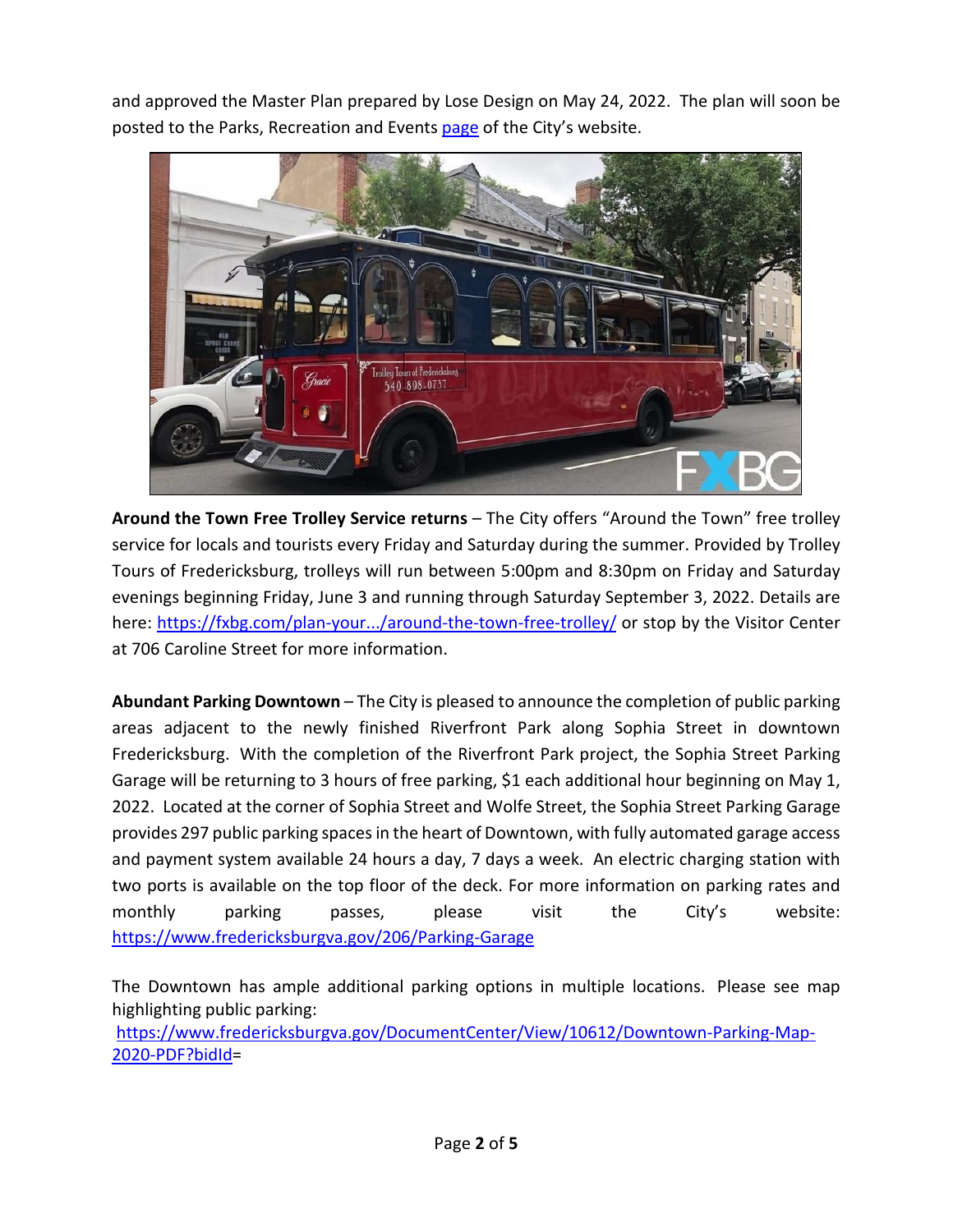

## **June Celebrated as Pride Month**

– As a community dedicated to diversity, equity and inclusion, we celebrate Pride Month each year in June by honoring LGBTQIA+ people in Fredericksburg. We invite you to celebrate with us by joining in the FXBG Pride Event on June 25, 2022. Find additional events and ways to

get involved in celebrating online. And read about the importance of the Pride community and the rich resources available: [https://www.fredericksburgva.gov/1819/LGBTQIA-Pride-Month](https://www.fredericksburgva.gov/1819/LGBTQIA-Pride-Month?fbclid=IwAR3zxLBvzqfFHGAvgMkq4Am4X6IwdLYag0nHo9CUAxvG_gyW1ePrQyLtUQw)

**COVID-19 Vaccinations** – The Rappahannock Area Health Department continues to provide free COVID-19 vaccines and boosters at various local health department locations. Appointments are not required, but are encouraged. Days and times vaccinations are provided:

• Mondays from 8 a.m. to 4 p.m.: Spotsylvania County Health Dept., 9104 Courthouse Road, Holbart Building, Spotsylvania 22553, (540) 507-7400

• Tuesdays from 8 a.m. to 4 p.m.: City of Fredericksburg Health Dept., 608 Jackson St., Fredericksburg 22401, (540) 899-4142 and King George County Health Dept., Village Center 8097 Kings Highway, King George 22485 (540) 775-3111

• Wednesdays from 8 a.m. to 4 p.m.: Stafford County Health Dept., Courthouse Complex 1300 Courthouse Road, Stafford 22554, (540) 659-3101 and Caroline County Health Dept., 17202 Richmond Turnpike, Milford 22427 804-633-5465

Please call the local Call Center at (540) 899-4797 between 8am – 4:30pm with any questions. To find a vaccine near you, [https://vaccinate.virginia.gov/](https://vaccinate.virginia.gov/?fbclid=IwAR0WAobfGRV9d3S9q_G8vnYibX4laSFE4XH-3EPTyljv5eAE8pyn0CsXJXk) or call 877-VAX-IN-VA (877-829-4682, TTY users call 7-1-1). Assistance is available in many languages.



**Picnic in the Park** – The popular FREE concerts continue on Tuesdays in June from  $11:30$ am -  $1:30$ pm in Memorial Park, located at 1301 Kenmore Avenue. Bring a picnic lunch or buy one from our park vendors. There are a variety of performers and activities for children to enjoy.

See<https://www.fredericksburgva.gov/379/Events-Upcoming> for more details.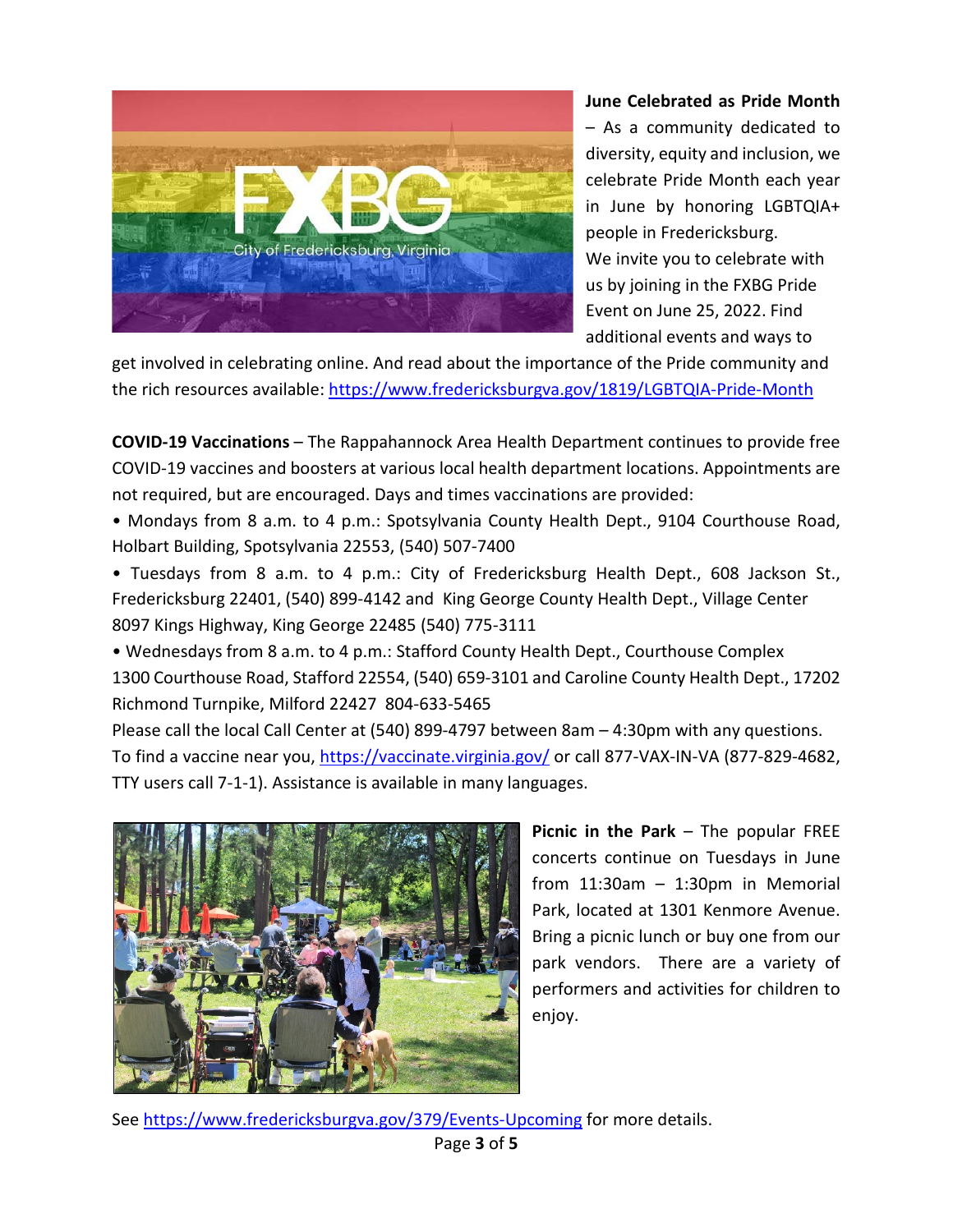

**Traffic Safety Initiative** – The Police Department continues a traffic safety initiative to target areas in the City where distracted driving and speeding have become a public safety concern. Drivers, be advised that the Police Department will be heavily enforcing speeding, reckless driving, disregard of stop signs, and failure to obey red lights. "The City of Fredericksburg has issued over 1,283 speeding citations since October 2021. Want to avoid a ticket in the

City of Fredericksburg – follow posted speed limits, it is that simple," stated City Manager Tim Baroody. Want to avoid a ticket? Drive smart and safe, [#FXBG.](https://www.facebook.com/hashtag/fxbg?__eep__=6&__cft__%5b0%5d=AZWMm412bROIAlbQjxD2trcL3Q6v8XYnqGiab-pzxHyZlK2AO3wgxGBRUI7RVwNBLZmZ2AFcmkMI1noIapNQk5FV0YxTW81lYx9j2ZUaF9IJx3uquxKREP9bHkNftL_yP_oJd-S6PtYkPbEURGNVAWGUif-leaDtL7Fd9G0WEMmZNw&__tn__=*NK-R)

**Board and Commission Openings** – Are you a city resident? Passionate about your community? Serving on a board or commission can be an excellent way to shape government initiatives in your community. The City is currently seeking applicants for the following:

- Board of Building Codes Appeals (member specific, to see specifics)
- Board of Zoning Appeals (Alternate members needed)
- Citizen Transportation Advisory Committee
- Memorials Advisory Commission
- Parking Advisory Committee

To learn more and apply, visit: [https://www.fredericksburgva.gov/221/Boards-Commissions](https://www.fredericksburgva.gov/221/Boards-Commissions?fbclid=IwAR3Swf9IZu1tYdO_SK6yHxjMXxdd4Ba6LVkEpP0zTgegU6_SRsXEh2JIYGY) or please feel free to call the Clerk of Council's office at 540-372-1010.



**The Parks, Recreation and Events Summer Catalog is now available!** Get out and play with us! Fredericksburg Parks, Recreation and Events is offering summer camps, swimming, activities, events and more! Find out what's new in the FXBG this summer by reading the catalog online <https://www.fredericksburgva.gov/370/Catalog-of-Activities> or picking up your paper copy from the Dorothy Hart Community Center, 308 Canal Street.